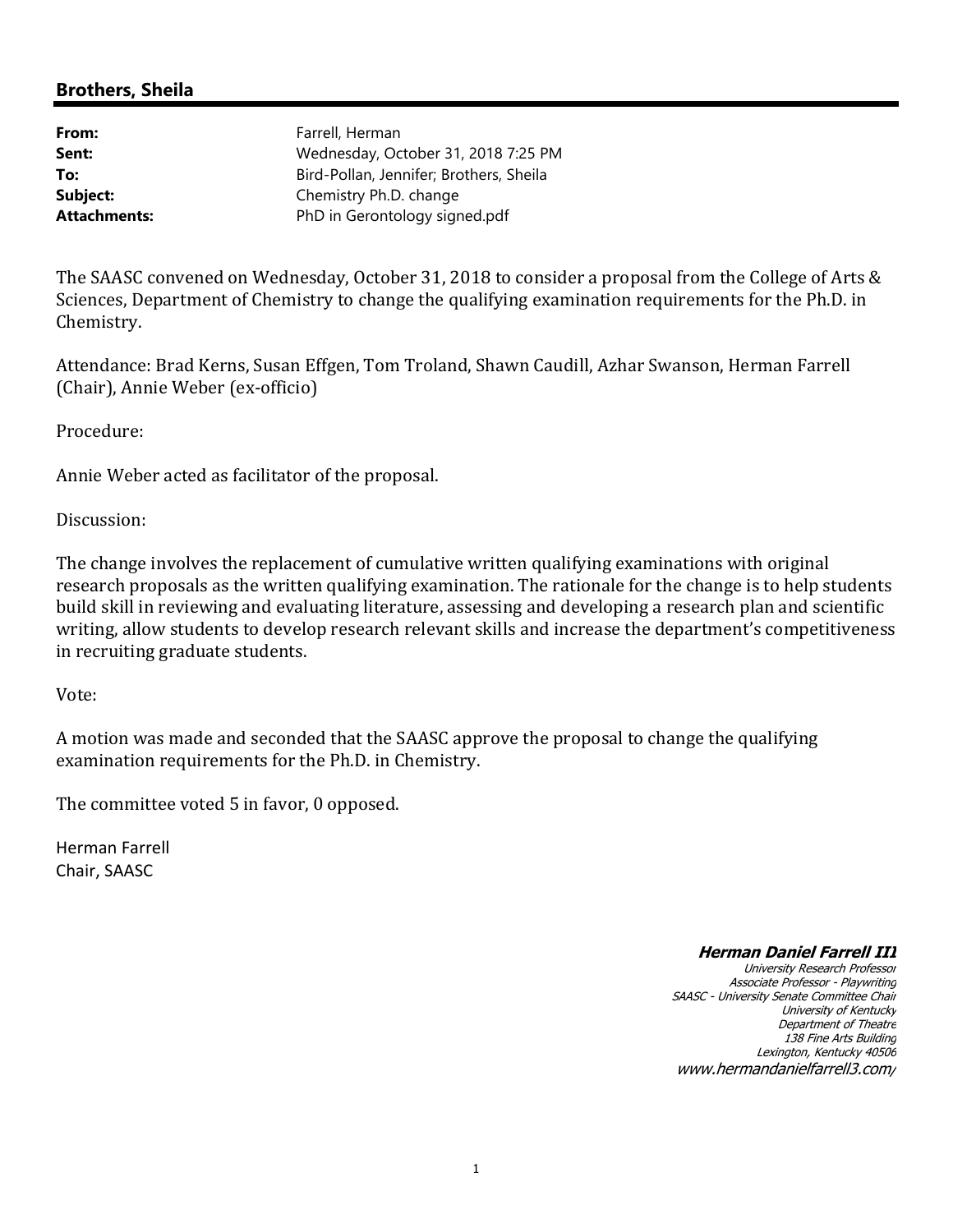## **CHANGE DOCTORAL DEGREE PROGRAM FORM**

| <b>GENERAL INFORMATION</b>                                                                                         |                                                                                  |                          |                                 |
|--------------------------------------------------------------------------------------------------------------------|----------------------------------------------------------------------------------|--------------------------|---------------------------------|
| College:<br>A&S                                                                                                    |                                                                                  | Chemistry<br>Department: |                                 |
|                                                                                                                    |                                                                                  |                          |                                 |
| <b>Current Major Name:</b>                                                                                         | Chemistry                                                                        | Proposed Major Name:     |                                 |
|                                                                                                                    |                                                                                  |                          |                                 |
| <b>Current Degree Title:</b>                                                                                       | Ph.D.                                                                            | Proposed Degree Title:   |                                 |
|                                                                                                                    |                                                                                  |                          |                                 |
| <b>Current Formal</b>                                                                                              |                                                                                  | Proposed Formal          |                                 |
| Option(s):                                                                                                         |                                                                                  | Option(s):               |                                 |
|                                                                                                                    |                                                                                  |                          |                                 |
| <b>Current Specialty Fields</b><br><b>Proposed Specialty Fields</b>                                                |                                                                                  |                          |                                 |
| w/in Formal Option:<br>w/in Formal Option:                                                                         |                                                                                  |                          |                                 |
|                                                                                                                    |                                                                                  |                          |                                 |
|                                                                                                                    | Date of Contact with Institutional Effectiveness <sup>1</sup> (OSPIE@I.uky.edu): | $3 - 23 - 18$            |                                 |
|                                                                                                                    |                                                                                  |                          |                                 |
|                                                                                                                    | 2017-2018 pg.1<br>CIP Code <sup>1</sup> :                                        |                          |                                 |
| Bulletin (yr & pgs):                                                                                               | Chemistry                                                                        | 40.0501                  | Today's Date:<br>$3 - 26 - 18$  |
|                                                                                                                    |                                                                                  |                          |                                 |
| Accrediting agency (if applicable):                                                                                |                                                                                  |                          |                                 |
|                                                                                                                    |                                                                                  |                          |                                 |
| Specific Date <sup>2</sup> :<br>$\boxtimes$ Semester following approval.<br>Requested Effective Date:<br><b>OR</b> |                                                                                  |                          |                                 |
|                                                                                                                    |                                                                                  |                          |                                 |
| Dept Contact Person:                                                                                               | Mark Lovell, DGS                                                                 | Phone:<br>323-9540       | Email:<br>dgs.chemistry@uky.edu |

# **CHANGE(S) IN PROGRAM REQUIREMENTS**

|                                                                                                                                                | Current                                                      | Proposed                                                               |
|------------------------------------------------------------------------------------------------------------------------------------------------|--------------------------------------------------------------|------------------------------------------------------------------------|
| 1. Number of transfer credits allowed:                                                                                                         |                                                              | No change                                                              |
| (Maximum is Graduate School limit of total of 9 hours (or 25% of the credit hours needed to fulfill the pre-qualifying residency requirement.) |                                                              |                                                                        |
| 2. Residence requirement:                                                                                                                      |                                                              | No change                                                              |
| (Minimum of one year before and after Qualifying Exams.)                                                                                       |                                                              |                                                                        |
| 3. Language(s) and/or skill(s) required:                                                                                                       |                                                              | No change                                                              |
| 4. Provisions for monitoring progress<br>and termination criteria:                                                                             |                                                              | No change                                                              |
| 5. Total credit hours required:                                                                                                                |                                                              | No change                                                              |
| 6. Required courses:                                                                                                                           |                                                              | No change                                                              |
| 7. Required distribution of courses<br>within program:                                                                                         |                                                              | No change                                                              |
| 8. Minor area or courses outside<br>program required:                                                                                          |                                                              | No change                                                              |
| 9. Distribution of courses levels required<br>(400G-500/600-700):                                                                              |                                                              | No change                                                              |
| 10. Qualifying examination<br>requirements:                                                                                                    | Cumulative examinations as written<br>qualifying examination | <b>Original Research Proposal as</b><br>written qualifying examination |

<sup>&</sup>lt;sup>1</sup> Prior to filling out this form, you MUST contact Institutional Effectiveness. That office can also assist with the CIP code.

<sup>&</sup>lt;sup>2</sup> Programs are typically made effective for the semester following approval. No program will be made effective until all approvals are received.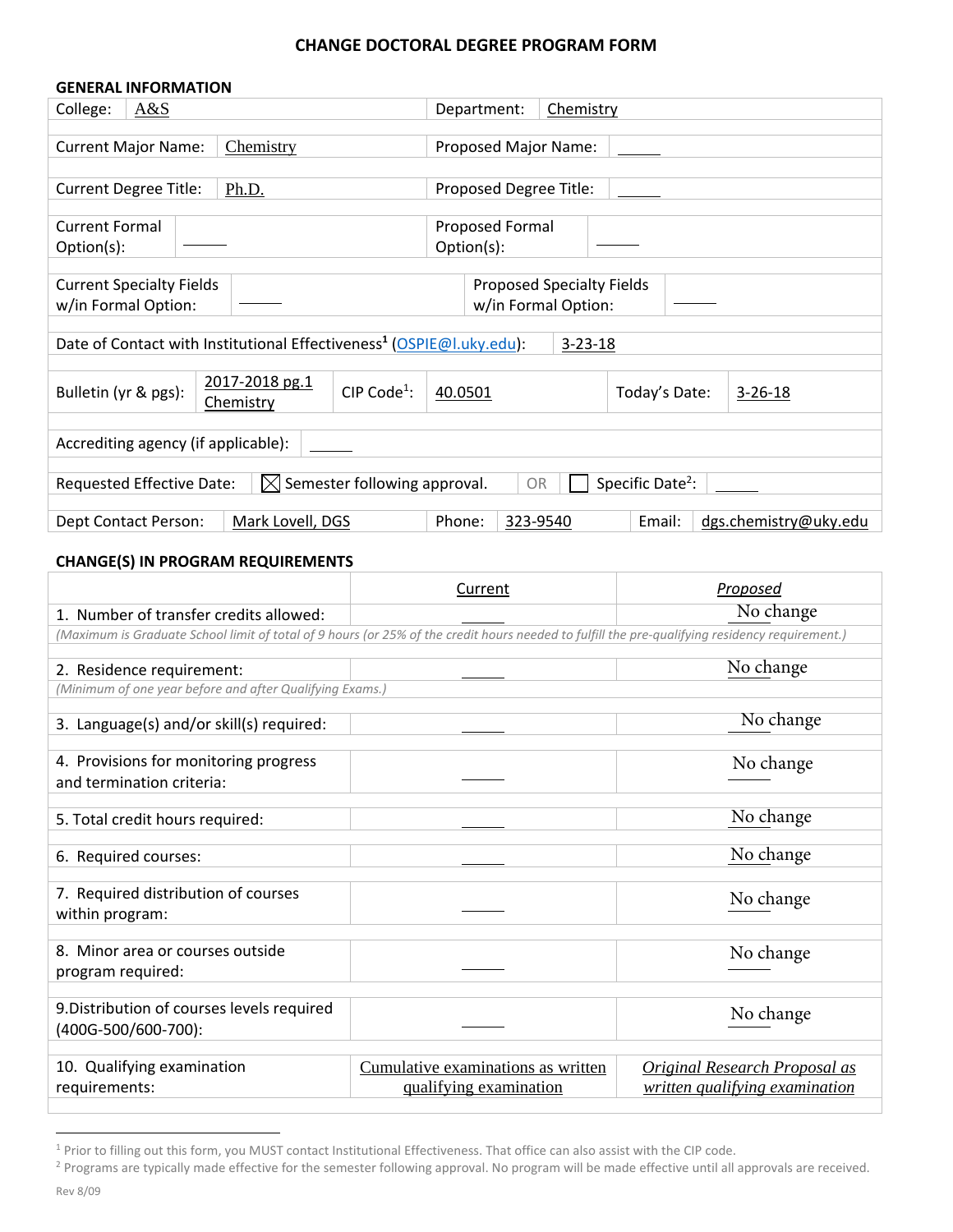#### **CHANGE DOCTORAL DEGREE PROGRAM FORM**

11. Explain whether the proposed changes to the program (as described in numbers 1 through 10) involve courses offered by another department/program. Routing Signature Log must include approval by faculty of additional department(s).

No additional courses required.

12. Other requirements not covered above:

None

13. What is the rationale for the proposed changes? If the rationale involves accreditation requirements, please include specific references to those requirements.

The existing cumulative exam process serves two primary functions. It tests student proficiency in specific areas of chemistry and fulfills the written requirement for the qualifying exam. The course work requirement serves a similar role in teaching and testing core concepts. Many of our students lack other fundamental skills necessary to perform Ph.D. level research. These include issues with reading and understanding the literature, formulating a scientific hypothesis, designing experiments, and evaluating data. The cumulative exam process does not adequately address these issues. Ideally, the written candidacy examination would be structured to help build student proficiency in each of these areas. Another concern is that prospective graduate student have indicated that our cumulative exam process factors into their decision in choosing a different university. An original proposal that consists of a research proposal would help to address these challenges and would reflect the wide range of roles our graduates perform in both industry and academia. The further development of research related skills would likely improve student success, prepare them for careers in chemistry, and would help to reduce the time to degree. A survey of Ph.D. written qualifiers used at comparable Universities shows that most use an original research proposal as the written qualifier.

The goal of this proposal is to replace the written portion of the qualifying exam with an original proposal requirement designed to:

1. Create a mechanism that allows students to build skills in reviewing and evaluating literature, assessing and developing a research plan, and scientific writing.

2. Allow our students to develop research relevant skills prior to qualifying exams.

3. Increase our competitiveness in recruiting graduate students.

A detailed summary of the proposed original research proposal as the written qualifier for the Ph.D. program is attached along with a proposed rubric for scoring the proposal.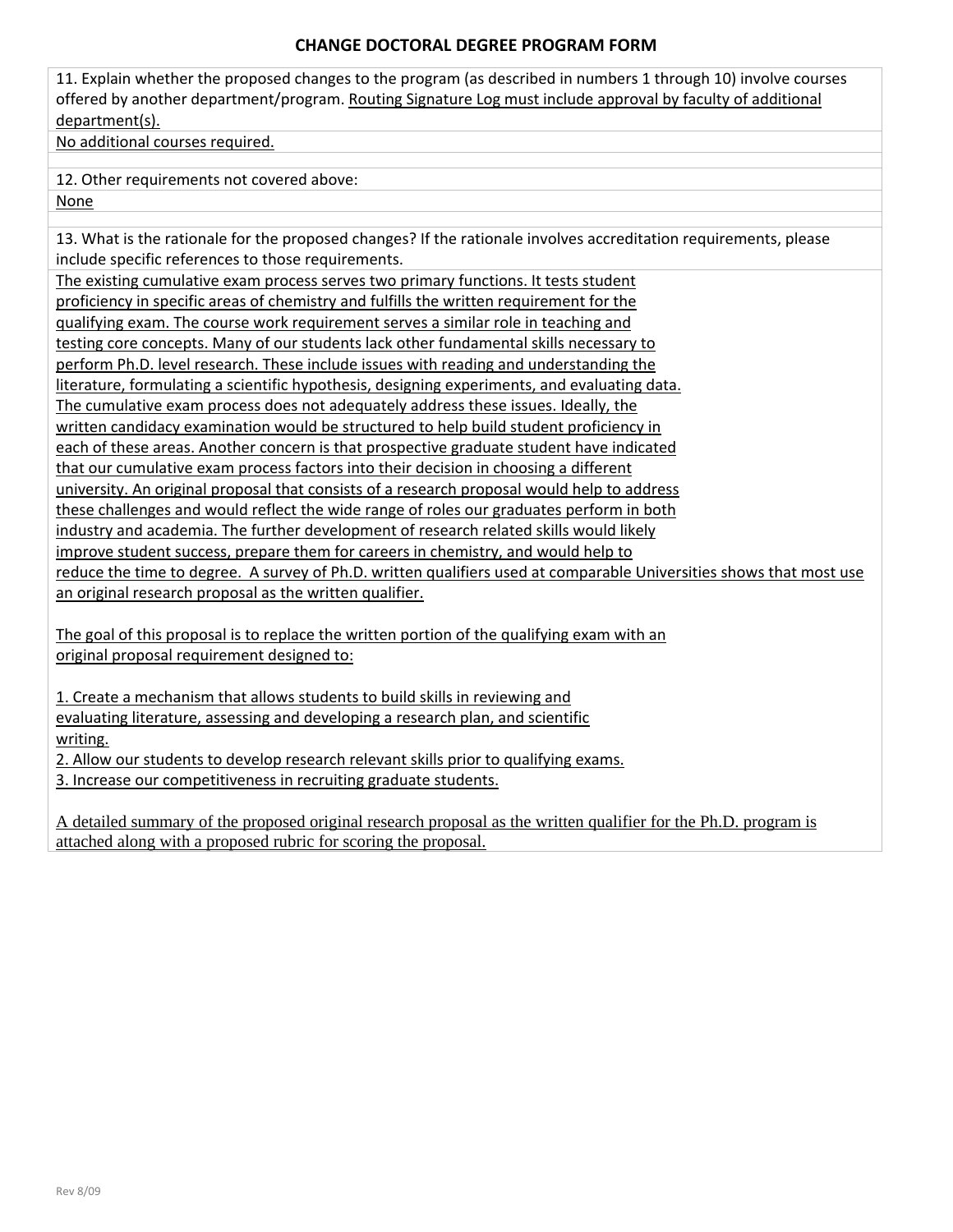## **CHANGE DOCTORAL DEGREE PROGRAM FORM**

# Signature Routing Log

## **General Information:**

Proposal Name: Chemistry Ph.D. Written Qualifing Exam Change

Proposal Contact Person Name: Mark Lovell Phone: 323-<br>9540 <sup>9540</sup> Email: dgs.chemistry@uky.edu

#### INSTRUCTIONS:

Identify the groups or individuals reviewing the proposal; note the date of approval; offer a contact person for each entry; and obtain signature of person authorized to report approval.

## **Internal College Approvals and Course Cross‐listing Approvals:**

| <b>Reviewing Group</b>      | Date Approved |               | <b>Contact Person (name/phone/email)</b> | <b>Signature</b> |
|-----------------------------|---------------|---------------|------------------------------------------|------------------|
| <b>Chemistry Department</b> | 3/8/18        | Mark Meier    | mark.meier@uky.edu                       |                  |
| A&S EPC                     | 4/24/18       | Rynetta Davis | / rynetta.davis@uky.edu                  | Phil             |
| A&S Assoc Dean              | 4/24/18       | Anna Bosch    | bosch@uky.edu                            | Julikal          |
|                             |               |               |                                          |                  |
|                             |               |               |                                          |                  |

## **External‐to‐College Approvals:**

| Council                             | Date<br>Approved | <b>Signature</b>           | <b>Approval of</b><br>Revision <sup>3</sup> |
|-------------------------------------|------------------|----------------------------|---------------------------------------------|
| Undergraduate Council               |                  |                            |                                             |
| <b>Graduate Council</b>             | 9/27/18          | Roshan Nikou               |                                             |
| <b>Health Care Colleges Council</b> |                  |                            |                                             |
| Senate Council Approval             |                  | University Senate Approval |                                             |

## Comments:

Rev 8/09 <sup>3</sup> Councils use this space to indicate approval of revisions made subsequent to that council's approval, if deemed necessary by the revising council.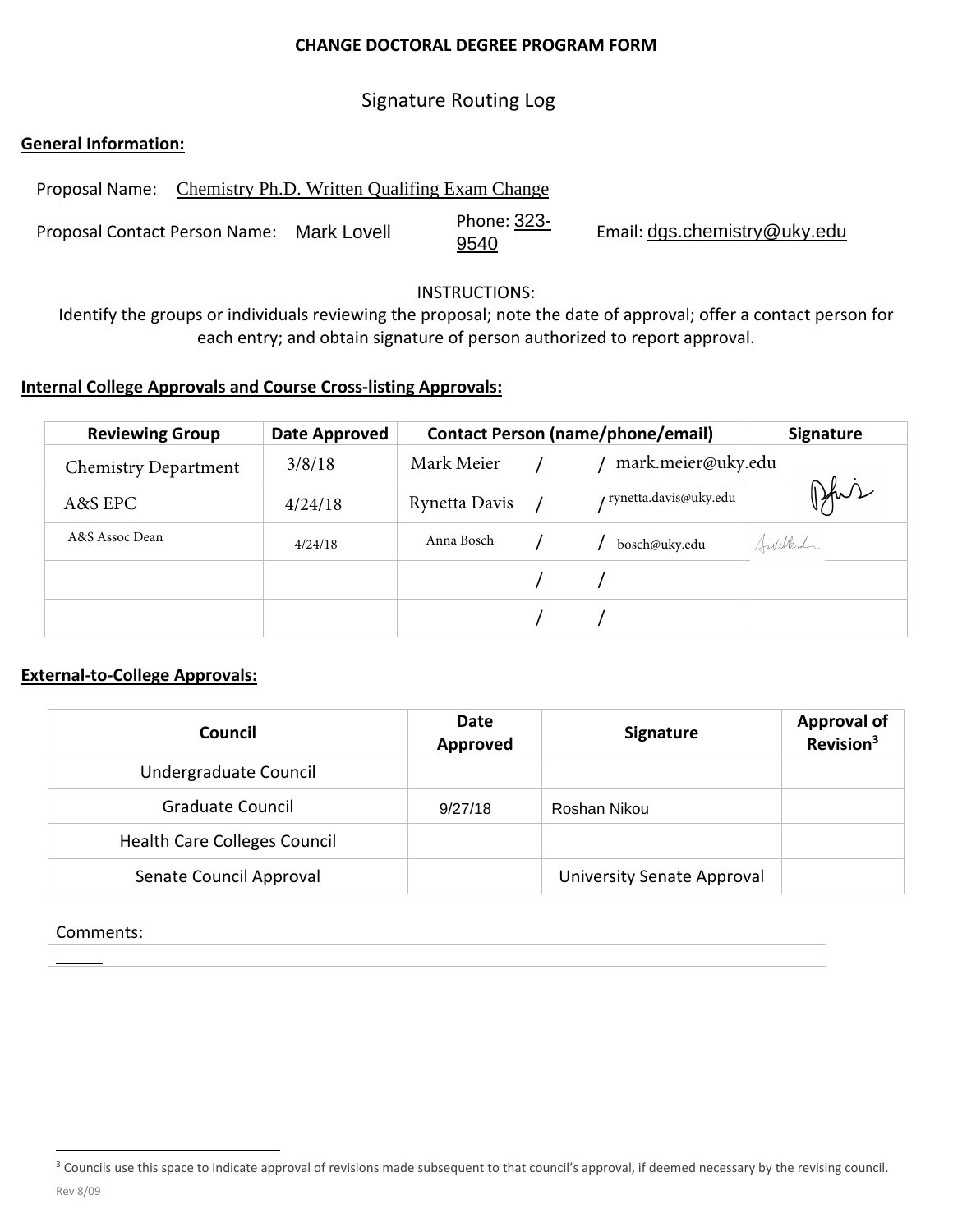## **Detailed Summary of proposed requirements.**

This summary would also be placed in the graduate hand book to serve as a guide to students.

#### \*\*\*\*\*\*\*\*\*

The degree candidacy examination is composed of written and oral components. The written portion of the examination consists of an original proposal as described below.

## **Written documents:**

- A. By November  $15<sup>th</sup>$  of their  $3<sup>rd</sup>$  semester, students must send two topics to their PhD committee. Each topic should include a title and a short description (3-5 sentences) describing the proposal and its importance. Each committee member will select one of the topics and communicate their choice to the student. The student must use the topic selected by the majority of the committee. In the event of a tie, the student is free to select either topic. Faculty must make their selection by December 1<sup>st</sup>.
- B. An electronic copy of the original proposal should be submitted to the committee as outlined below. The submission must include the cover page indicated in the appendix. The proposal should reflect a student's knowledge of the literature, ability to design experiments based on hypothesis driven research, and ability to analyze and assess data. The original proposal must be submitted to the graduate program staff assistant by March  $1<sup>st</sup>$  of the  $4<sup>th</sup>$ semester. The proposals will be due only at the prescribed time and there are no other opportunities. The only potential exception is through a written request due to substantial extenuating circumstances that must be approved by the GPC. The evaluation committee will grade and score the exam by March 15<sup>th</sup>.

**Original proposal:** The document must be written in Arial 11 point, Times New Roman 12 point, or Century Schoolbook 12 point font; be a minimum of 2500 words exclusive of figures, tables, and references; and have 1" margins on all sides. Figures are encouraged in the document but must be in line with the text. An outline with suggested section lengths is shown below. References should be cited and listed in an appendix to the proposal and do not count toward the page requirements. The title of the reference must be included for each citation in the bibliography. The document requires a minimum of 25 references. An evaluation committee will grade the proposal to determine if the student demonstrates the ability to plan, develop, and communicate a Ph.D. level project.

## **Outline of original proposal (all estimates are for single spaced pages)**

A. Hypothesis or purpose (**0.5 to 1 page**): Provide an outline of the hypothesis, product, or instrument development for the original proposal. The research topic may be in the same general field as the student's dissertation topic and may utilize the same methods. The topic cannot be directly related to the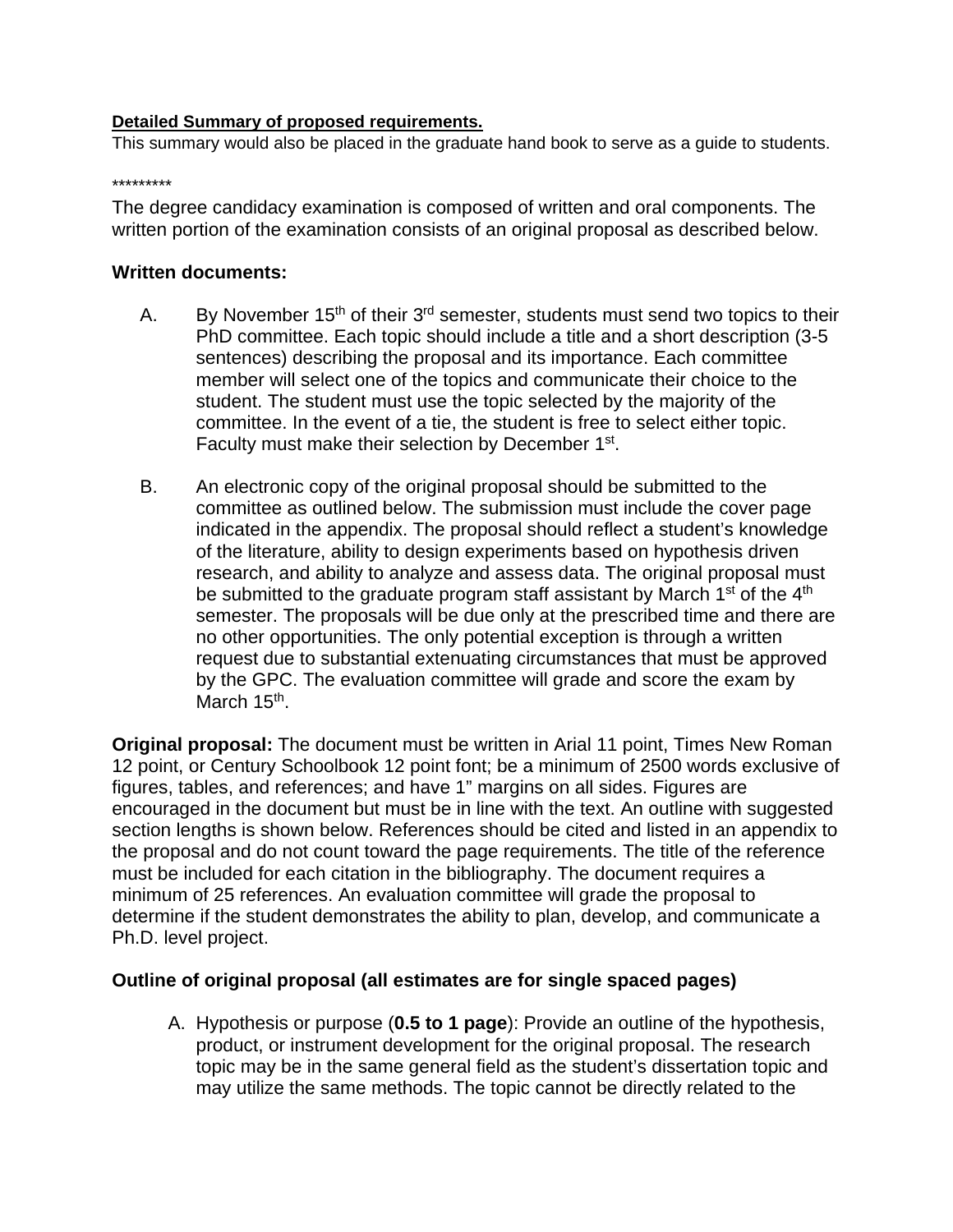student's work or other work in the student's group. The goals of the original proposal must be different than the focus of the thesis project.

- B. Significance and innovation (**1 to 2 pages**): Detail why the successful outcome of the proposal is important. Make sure to place the work in the context of the specific problem, gap in knowledge, advances in instrumentation, product innovation, or potential advancement being addressed as well in a broader context of the overall impact of the research.
- C. Experimental Approach (**2 to 4 pages**): What is the general experimental approach? Detail which methods you propose to use. The equipment and techniques do not have to be available to the student. Detail the expected results and discuss how they support the hypothesis. Discuss other potential outcomes and how they may alter your hypothesis.

# **Grading**

**Evaluation committee:** The evaluation committee will consist of 3 faculty members chosen at random through the DGS. Faculty assignments will be distributed evenly among all faculty. The evaluation committee for all eligible students will be chosen at the start of the spring semester. The advisor and members of the PhD committee will be exempt from serving on a student's evaluation committee. The committee will be randomly selected and not engineered to include faculty with specific expertise. The committee will be anonymous to the student and the student will be anonymous to the committee.

**Grading process:** Each member of the evaluation committee member will grade the proposal as pass or fail. The rubric contains several categories that should be graded. A final grade is assigned on a 0 to 3 scale as shown on the rubric. A score of 1.5 or higher is considered passing. The majority of the committee must score the proposal as passing for the student to pass their written qualifier. The completed rubric and scores will be emailed to the graduate studies staff assistant who will tabulate the results and communicate them to the student. The student will also receive copies of the completed rubrics. Students who do not complete the requirements by the listed deadlines will fail the written qualifying examination. This will result in a failure to make satisfactory progress in your degree program.

**Second attempt:** All students who fail get an opportunity to submit a new proposal. The student must present an entirely new proposal and not a rewrite of the previous proposal. The new proposal will go to a new evaluation committee. If approved by the PhD committee the student may use the second topic previously submitted. If not, the student will need to seek approval from their committee for a new topic. A second failing grade will result in the transition of the student to a terminal Master's program. In the event of a failed first attempt, the redo will be due by the last day of finals of their 4<sup>th</sup> semester. Faculty will grade the exam within two weeks.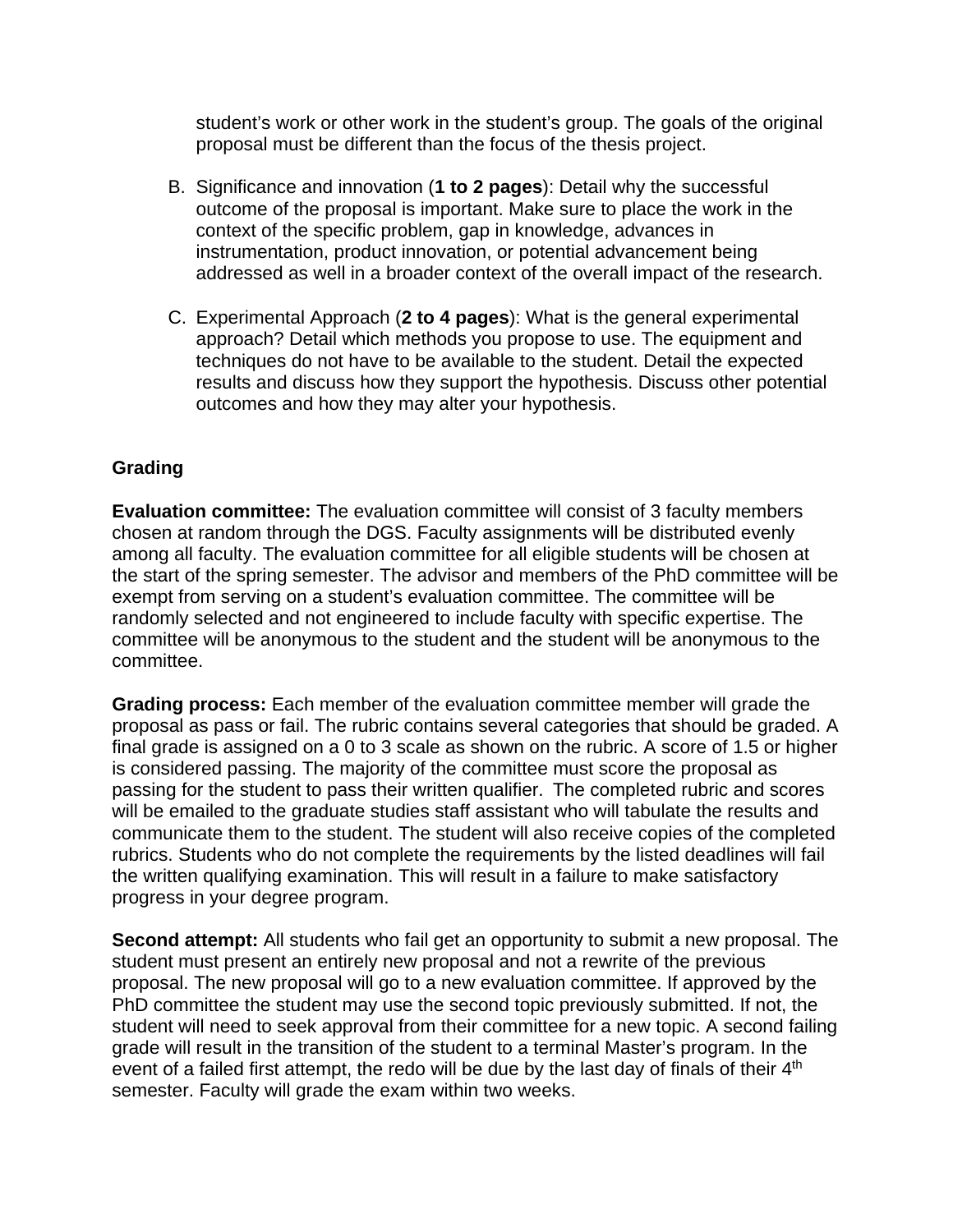**Grading guidelines**: The evaluation committee will grade the proposal based the rubric found in the appendix. Several criteria are covered including

- 1. Originality
- 2. Explanation of the significance
- 3. Clear and concise language
- 4. Relevant literature review
- 5. Appropriate experimental design and methodology
- 6. Understanding of the feasibility and likely outcomes

**Writing Style:** While grammar is not a deciding factor on whether the proposal passes, readability to enable the evaluator to follow the thought process and logic is imperative. Students are welcome to get help with grammar and spelling at the language center.

**Faculty Advisor input:** Faculty advisors and PhD committee members are not allowed to edit or provide advice on any part of the document or topic.

**Peer Input:** Students are allowed to consult with peers on all aspects of topic selection idea development, and proposal structure. Consultation is for the purpose of advice on proposal development only, and all work submitted by a student must be their own.

**Plagiarism:** All proposals will be subjected to a software based analysis against available documents on the web as well as previously submitted proposals. Any student found to have plagiarized their document will receive a failing grade and will not have an option of a second attempt. Rules on plagiarism are governed by the university guidelines on student conduct. The required cover page contains a statement attesting to the originality of the document.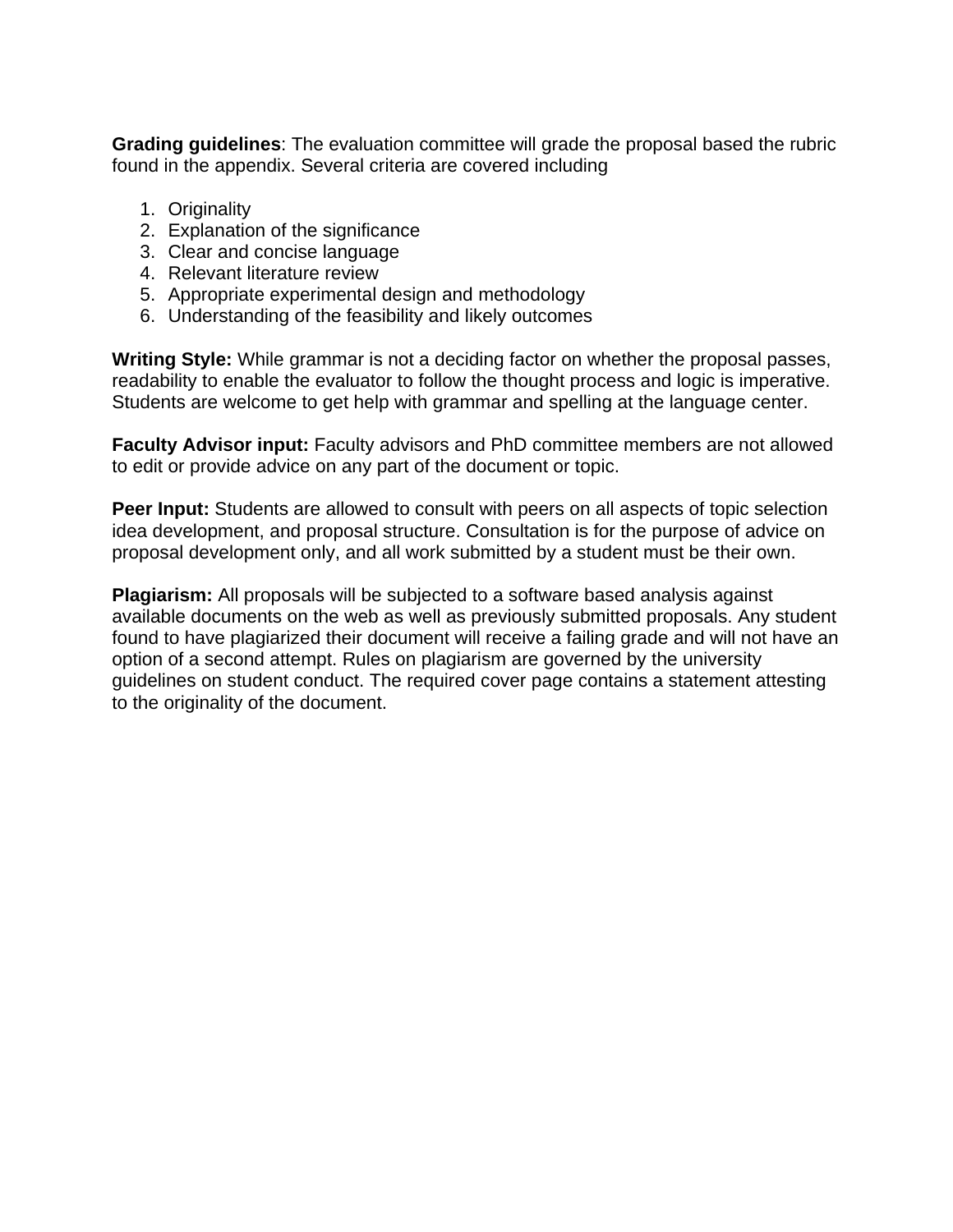| Dept. of Chemistry Original Proposal Rubric |  |
|---------------------------------------------|--|
|---------------------------------------------|--|

|                                       | <b>Exemplary</b><br>(3) | <b>Proficient</b><br>(2) | <b>Emerging</b><br>(1) | Fail<br>(0) |
|---------------------------------------|-------------------------|--------------------------|------------------------|-------------|
| <b>Hypothesis/Purpose</b>             |                         |                          |                        |             |
| Hypothesis clarity                    |                         |                          |                        |             |
| Statement of proposal specific        |                         |                          |                        |             |
| aims or objectives                    |                         |                          |                        |             |
| Objectives supportive or sufficiently |                         |                          |                        |             |
| related to the hypothesis             |                         |                          |                        |             |
| Description of proposal significance  |                         |                          |                        |             |
| and long term impact                  |                         |                          |                        |             |
| <b>Significance and Innovation</b>    |                         |                          |                        |             |
| Originality of proposed research      |                         |                          |                        |             |
| Quality of background discussion      |                         |                          |                        |             |
| and support for proposed studies      |                         |                          |                        |             |
| Discussion of proposed studies        |                         |                          |                        |             |
| discussed in the context of the field |                         |                          |                        |             |
| Identifies why the work is worth      |                         |                          |                        |             |
| doing and what will be added to the   |                         |                          |                        |             |
| field (e.g. gap filled, problem       |                         |                          |                        |             |
| solved)                               |                         |                          |                        |             |
| <b>Experimental Approach</b>          |                         |                          |                        |             |
| Detailed plan for data collection     |                         |                          |                        |             |
| and analysis                          |                         |                          |                        |             |
| Plan for interpreting results         |                         |                          |                        |             |
| Feasibility of Proposed studies.      |                         |                          |                        |             |
| Discussion of anticipated results.    |                         |                          |                        |             |
| Discussion of alternative             |                         |                          |                        |             |
| approaches and outcomes.              |                         |                          |                        |             |
| Overall proposal evaluation           |                         |                          |                        |             |
| Overall Organization is logical       |                         |                          |                        |             |
| Overall proposal clear and concise    |                         |                          |                        |             |
|                                       |                         |                          |                        |             |

**Possible Score Calibration:** 

**0 – Poorly organized, lacks clear central hypothesis and sufficient background, lacks clear experimental design and analysis.**

**1 – Satisfactory organization, central hypothesis and background. May need additional detail for data collection and analysis. 2 – Well organized, strong central hypothesis and background. Only minor weaknesses in experimental approach/data** 

**analyses.**

**3 – Excellent organization, well developed central hypothesis and background review. Outstanding experimental design/data analyses. Well described alternative approaches/outcomes.** 

**\_\_\_\_\_\_\_\_\_\_\_\_\_\_\_\_\_\_\_\_\_\_\_\_\_\_\_\_\_\_\_\_\_\_\_\_\_\_\_\_\_\_\_\_\_\_\_\_\_\_\_\_\_\_\_\_\_\_\_\_\_\_\_\_\_\_\_\_\_\_\_\_\_\_\_\_\_\_\_\_\_\_\_\_\_\_\_\_\_\_\_\_\_\_\_\_\_\_\_\_\_\_\_\_\_\_\_ \_\_\_\_\_\_\_\_\_\_\_\_\_\_\_\_\_\_\_\_\_\_\_\_\_\_\_\_\_\_\_\_\_\_\_\_\_\_\_\_\_\_\_\_\_\_\_\_\_\_\_\_\_\_\_\_\_\_\_\_\_\_\_\_\_\_\_\_\_\_\_\_\_\_\_\_\_\_\_\_\_\_\_\_\_\_\_\_\_\_\_\_\_\_\_\_\_\_\_\_\_\_\_\_\_\_\_ \_\_\_\_\_\_\_\_\_\_\_\_\_\_\_\_\_\_\_\_\_\_\_\_\_\_\_\_\_\_\_\_\_\_\_\_\_\_\_\_\_\_\_\_\_\_\_\_\_\_\_\_\_\_\_\_\_\_\_\_\_\_\_\_\_\_\_\_\_\_\_\_\_\_\_\_\_\_\_\_\_\_\_\_\_\_\_\_\_\_\_\_\_\_\_\_\_\_\_\_\_\_\_\_\_\_\_**

**\_\_\_\_\_\_\_\_\_\_\_\_\_\_\_\_\_\_\_\_\_\_\_\_\_\_\_\_\_\_\_\_\_\_\_\_\_\_\_\_\_\_\_\_\_\_\_\_\_\_\_\_\_\_\_\_\_\_\_\_\_\_\_\_\_\_\_\_\_\_\_\_\_\_\_\_\_\_\_\_\_\_\_\_\_\_\_\_\_\_\_\_\_\_\_\_\_\_\_\_\_\_\_\_\_\_\_ \_\_\_\_\_\_\_\_\_\_\_\_\_\_\_\_\_\_\_\_\_\_\_\_\_\_\_\_\_\_\_\_\_\_\_\_\_\_\_\_\_\_\_\_\_\_\_\_\_\_\_\_\_\_\_\_\_\_\_\_\_\_\_\_\_\_\_\_\_\_\_\_\_\_\_\_\_\_\_\_\_\_\_\_\_\_\_\_\_\_\_\_\_\_\_\_\_\_\_\_\_\_\_\_\_\_\_ \_\_\_\_\_\_\_\_\_\_\_\_\_\_\_\_\_\_\_\_\_\_\_\_\_\_\_\_\_\_\_\_\_\_\_\_\_\_\_\_\_\_\_\_\_\_\_\_\_\_\_\_\_\_\_\_\_\_\_\_\_\_\_\_\_\_\_\_\_\_\_\_\_\_\_\_\_\_\_\_\_\_\_\_\_\_\_\_\_\_\_\_\_\_\_\_\_\_\_\_\_\_\_\_\_\_\_**

**\_\_\_\_\_\_\_\_\_\_\_\_\_\_\_\_\_\_\_\_\_\_\_\_\_\_\_\_\_\_\_\_\_\_\_\_\_\_\_\_\_\_\_\_\_\_\_\_\_\_\_\_\_\_\_\_\_\_\_\_\_\_\_\_\_\_\_\_\_\_\_\_\_\_\_\_\_\_\_\_\_\_\_\_\_\_\_\_\_\_\_\_\_\_\_\_\_\_\_\_\_\_\_\_\_\_\_ \_\_\_\_\_\_\_\_\_\_\_\_\_\_\_\_\_\_\_\_\_\_\_\_\_\_\_\_\_\_\_\_\_\_\_\_\_\_\_\_\_\_\_\_\_\_\_\_\_\_\_\_\_\_\_\_\_\_\_\_\_\_\_\_\_\_\_\_\_\_\_\_\_\_\_\_\_\_\_\_\_\_\_\_\_\_\_\_\_\_\_\_\_\_\_\_\_\_\_\_\_\_\_\_\_\_\_**

The overall rating is the proposal grade and can differ from the section scores above. A score of 1.5 or greater is considered passing.



**Please provide brief comments for each proposal section**

**Hypothesis: \_\_\_\_\_\_\_\_\_\_\_\_\_\_\_\_\_\_\_\_\_\_\_\_\_\_\_\_\_\_\_\_\_\_\_\_\_\_\_\_\_\_\_\_\_\_\_\_\_\_\_\_\_\_\_\_\_\_\_\_\_\_\_\_\_\_\_\_\_\_\_\_\_\_\_\_\_\_\_\_\_\_\_\_\_\_\_\_\_\_\_\_\_\_\_\_** 

**Significance: \_\_\_\_\_\_\_\_\_\_\_\_\_\_\_\_\_\_\_\_\_\_\_\_\_\_\_\_\_\_\_\_\_\_\_\_\_\_\_\_\_\_\_\_\_\_\_\_\_\_\_\_\_\_\_\_\_\_\_\_\_\_\_\_\_\_\_\_\_\_\_\_\_\_\_\_\_\_\_\_\_\_\_\_\_\_\_\_\_\_\_\_\_\_\_** 

**Approach: \_\_\_\_\_\_\_\_\_\_\_\_\_\_\_\_\_\_\_\_\_\_\_\_\_\_\_\_\_\_\_\_\_\_\_\_\_\_\_\_\_\_\_\_\_\_\_\_\_\_\_\_\_\_\_\_\_\_\_\_\_\_\_\_\_\_\_\_\_\_\_\_\_\_\_\_\_\_\_\_\_\_\_\_\_\_\_\_\_\_\_\_\_\_\_\_\_\_**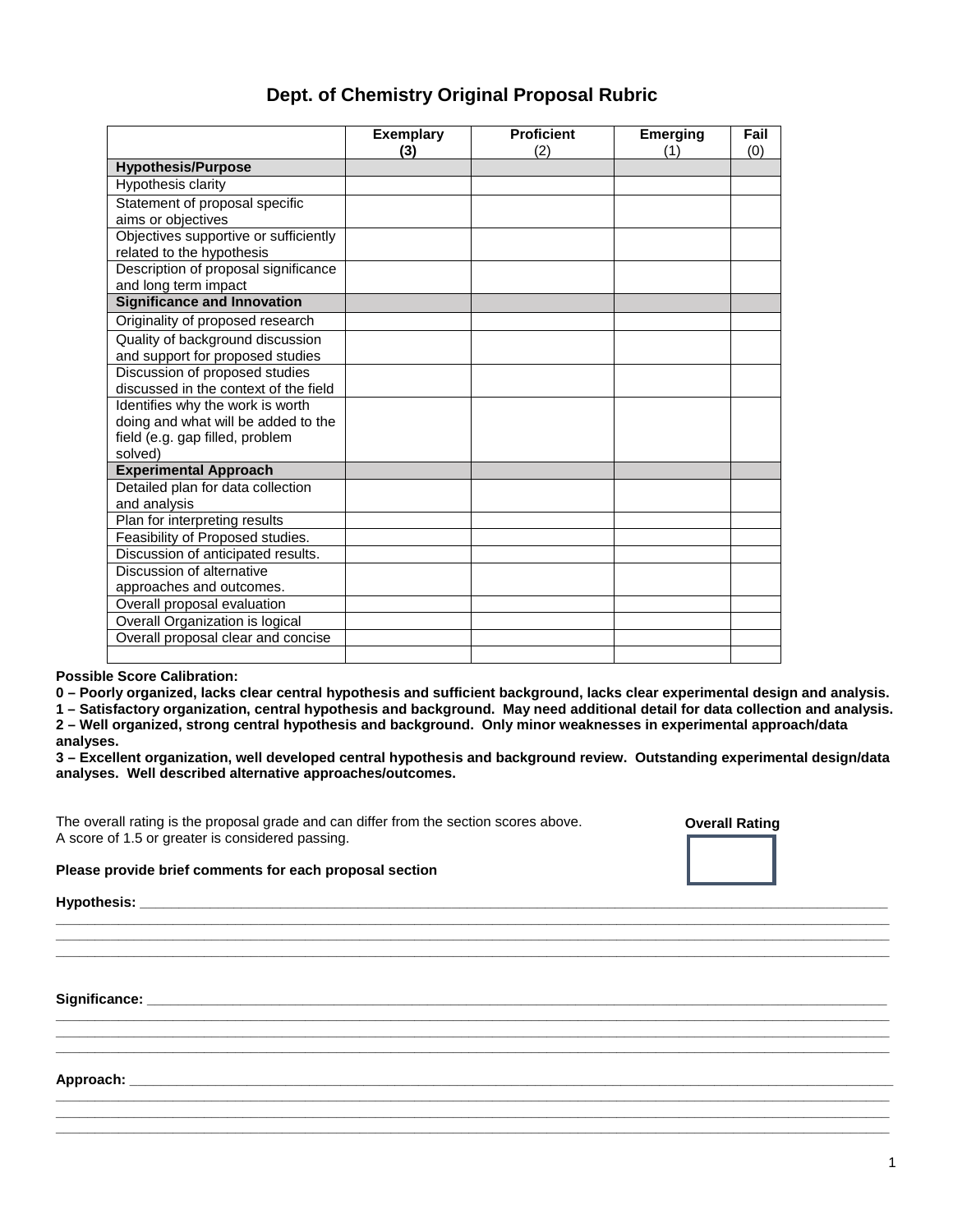**Rationale for grading scale:** PhD students at the end of their career are expected to rank in a range of proficient to exemplary which correspondd to scores between 2 and 3 on the grading scale used for the oral examination and at the dissertation defense. We propose to use a similar scale for the written qualifier. PhD students build skills through the various program requirements. This allows students to progress in their proficiency level. The written qualifier is a milestone that occurs during a student's 4<sup>th</sup> semester. We expect that students have built sufficient skill at this stage of their progression to be classified as emerging to proficient in the skills needed to write an original proposal. These same students will develop further skills by their dissertation defense and are expected to be proficient to exemplary at approximately the 5-year mark. A score of 1.5 on the written qualifier equates to our expectations that students are progressing in their development and advancing to proficiency. Use of a consistent rating scale for each stage of the program (written and oral qualifiers) allows us to track student success and allows us to clearly communicate expectations and progress to our students.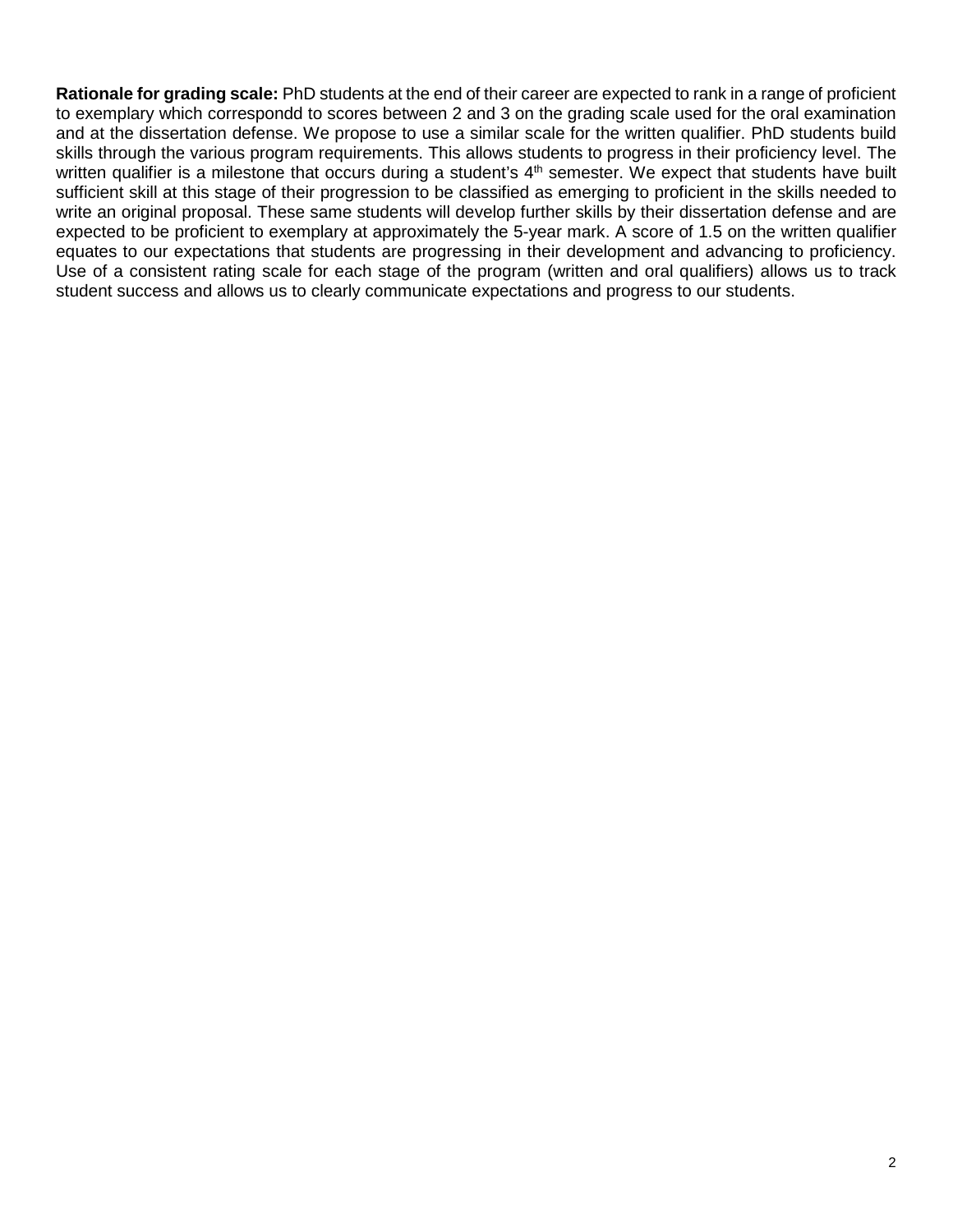## **Lovell, Mark**

| From:<br>Sent: | Office of Strategic Planning and Institutional Effectiveness<br>Friday, March 23, 2018 10:59 PM |
|----------------|-------------------------------------------------------------------------------------------------|
| To:            | Chemistry Department - Director of Graduate Studies; Office of Strategic Planning and           |
| Subject:       | Institutional Effectiveness<br>RE: UK SubChange Checklist for Proposed Change in Chem Ph.D.     |

Dear Dr. Lovell,

Thank you for your email regarding the proposed program change(s) to **Chemistry, PhD (40.0501)**.

My email will serve 2 purposes: 1.) Next steps for SACSCOC, and 2.) Verification and notification that you have contacted OSPIE—a Senate requirement for proposal approval.

- 1. **Next steps for SACSCOC:** None required
- 2. **Verification that OSPIE has reviewed the proposal:** Based on the proposal documentation presented and Substantive Change Checklist, the proposed program changes (refer to list below) are not substantive changes as defined by the University or SACSCOC, the university's regional accreditor. Therefore, no additional information is required by the Office of Strategic Planning & Institutional Effectiveness at this time. The proposed program change(s) may move forward in accordance with college and university-level approval processes.

List of Proposed Change(s):

Changed graduation requirements from a cumulative examination to an original research proposal

Should you have questions or concerns about UK's substantive change policy and its procedures, please do not hesitate contacting me.

#### **RaeAnne Pearson, PhD**

Office of Strategic Planning & Institutional Effectiveness University of Kentucky Phone: 859-218-4009 Fax: 859-323-8688 Visit the Institutional Effectiveness Website: http://www.uky.edu/ie

**From:** Chemistry Department - Director of Graduate Studies **Sent:** Friday, March 23, 2018 10:15 AM **To:** Office of Strategic Planning and Institutional Effectiveness **Subject:** UK SubChange Checklist for Proposed Change in Chem Ph.D.

Good Morning,

 Attached please find a completed UK subChange Checklist for a proposed change in the written qualifying exam for the Chemistry Ph.D. for evaluation.

Please let me know if I can provide any additional information.

Best regards,

Mark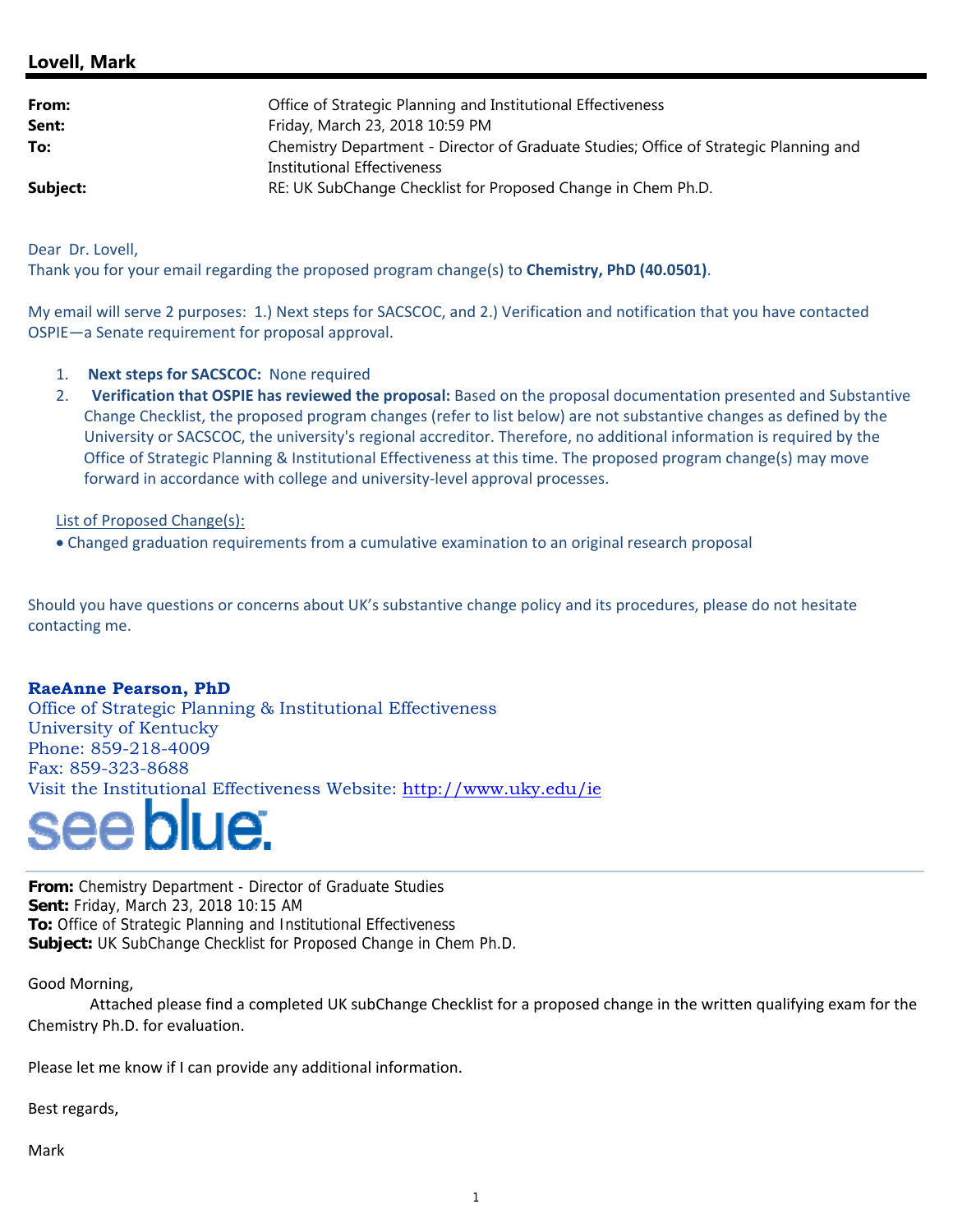

College of Arts and Sciences Education Policy Committee

April 25, 2018

Dear Graduate Council,

On behalf of the faculty of the College of Arts and Sciences, the Education Policy Committee discussed and approved the change to the Chemistry PhD Program 9:0:0 on Tuesday, April 24, 2018.

Sincerely,

Pfui

Rynetta Davis Chair, Education Policy Committee